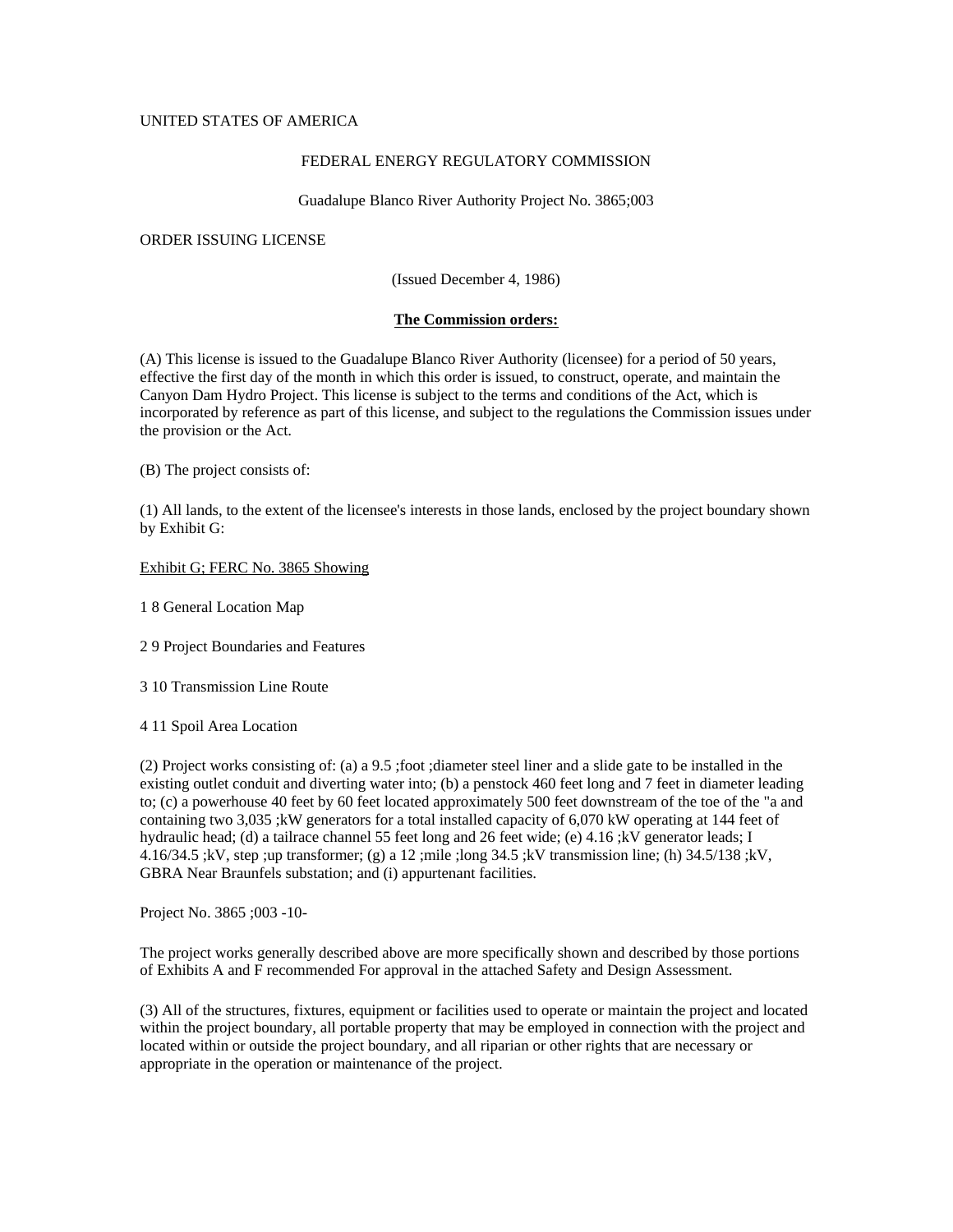(C) The Exhibit G described above and those, sections of Exhibits A and F recommended for approval in the attached Safety and Design Assessment are approved and made part of the license.

(D) This license is subject to the articles set forth in Form L ;6, (October 1975), entitled "Terms and Conditions of License for Unconstructed Major Project Affecting Navigable Waters and Lands of the United States," except the first sentence of Article 20. The license is also subject to the following additional articles:

**Article 201.** The licensee shall pay the United States the following annual charge, effective the first day of the month in which this license is issued:

a. For the purpose of reimbursing the United States for the cost of administration of Part I of the Act, a reasonable amount as determined in accordance with the provisions of the Commission's regulations in effect from time to time. The authorized installed capacity for that purpose is 8,100 horsepower.

b. For the purpose of recompensing the United States for utilization of surplus water or water power from a government dam as determined in accordance with the provisions of the Commission's regulations in effect from time to time.

**Article 301.** The licensee shall commence construction of project works within two years from the issuance date of the license and shall complete construction of the project within four years from the issuance date of the license.

**Article 302.** The licensee shall file, for app royal by the Commission, revised Exhibit F drawings showing the final design of project structures. The revised Exhibit F drawings shall be accompanied by a supporting design report and the licensee shall not commence construction of any project structure until the corresponding revised Exhibit F drawing has been approved.

Project No.3865 ;003 ;11-

**Article 303.** The licensee shall at least 60 days prior to start of construction, submit one copy to the Commission's Regional Director and to the Corps of Engineers and two copies to the Director, Division of inspections of the final contract drawings and specifications for pertinent features of the project, such as water retention structures, powerhouse, and water conveyance structures. The Director, Division of Inspections may require changes in the Plans and specifications to assure a sate and adequate project.

**Article 304.** The licensee shall within 90 days of completion of construction file, for approval by the Commission, revised Exhibits A,F and G to describe and show the project as built.

**Article 305.** The design and construction of those permanent and temporary facilities, including reservoir impounding cofferdams and deep excavations, that would be an integral part of, or that could affect the structural integrity or operation of the Government project shall be done in consultation with and subject to the review and approval of the Corps' District Engineer. Within 90 days from the issuance date of the license, the licensee shall furnish the Corps and the Commission's Regional Director for their information, a schedule for submission of design documents and plans and specifications for the project. If the schedule does not afford sufficient review and approval time, the licensee, upon request of the Corps, shall meet with the Corps and FERC staffs to revise the schedule accordingly.

**Article 306.** The licensee shall review and approve the design of contractor ;designed cofferdams and deep excavations other than those approved according to article 305 prior to the start of construction and shall ensure that construction of cofferdams and deep excavations is consistent with the approved design. At least 30 days prior to start of construction of the cofferdam, the licensee shall submit to the Commission's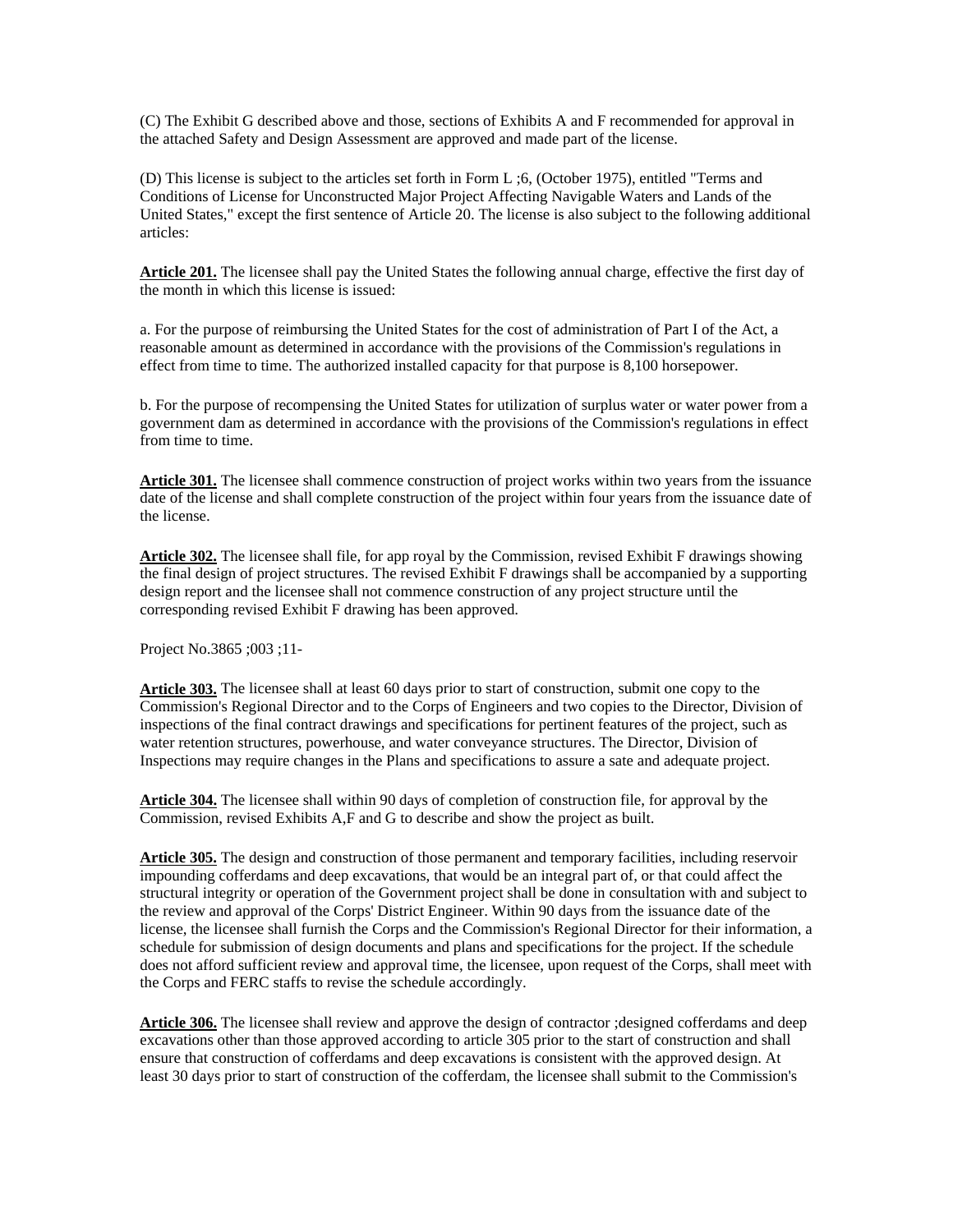Regional Director and the Director, Division of Inspections and the Corps of Engineers one copy each of the approved cofferdam construction drawings and specifications and letter(s) of approval.

**Article 307.** The licensee shall within 90 days from the issuance date of the license, enter into an agreement with the Corps of Engineers to coordinate its plans for access to and site activities on lands and property administered by the Corps so that the authorized purposes, including operation of the Federal facilities, are protected In general, the agreement shall not be redundant with the Commission' requirements contained in this license, and shall identify the facility, the study and construction activities, as applicable, and terms and conditions under which studies and construction will be conducted. The agreement shall be mainly composed of the following items: (1) reasonable arrangements for access to the Corps site to conduct studies and construction activities, such access rights to

#### Project No.3865 ;003 ;12-

be conditioned by the Corps as may be necessary to protect the federally authorized project purposes and operations; (2) charges to be paid by licensee to the Corps (a) for technical studies by the Corps that relate solely to the structural Integrity or operation of the Corps facility associated with power plant development, (b) for review of design including plans and specifications, and for construction inspections based on personnel costs, where such review and inspections are directly related to the structural integrity or operation of the Corps project, and (c) for construction costs that may be incurred by the Corps for the specific and sole purpose of accommodating the installation of power facilities at the existing Corps Project; and (3) charges to be paid by licensee to the Corps for copies of reports, drawings and similar data based on printing and mailing costs, provided that charges shall not he assessed for information, services, or relationships that would normally be provided to the public. Should licensee and the Corps fail to reach an access agreement, the licensee shall refer the matter to the Commission for resolution.

**Article 308.** The construction, operation and maintenance of the project works that, in the judgment of the Corps of Engineers may affect the structural integrity or operation of the Corps project shall be subject to periodic or continuous inspections by the Corps. Any construction, operation and maintenance deficiencies or difficulties detected by the Corps inspection shall be immediately reported to the Regional Director. Upon review, the Regional Director shall refer the matter to the licensee for appropriate action. In cases when construction, operation or maintenance practices or deficiencies may create a situation posing imminent danger to the structural integrity and safety of the Corps project, the Corps inspector has the authority to stop construction or maintenance while awaiting the resolution of the problem.

**Article 309.** The licensee shall at least 60 days prior to start of construction, submit for approval a regulating plan to the U.S. Army Corps of Engineers, describing (a) the designed mode of hydropower operation, and (b) reservoir flow diversion and regulation requirements for operation of the Corps project during construction as established by the Corps. In addition, the licensee, prior to start of Power plant operation shall enter into an operating Memorandum of Agreement (MOA) with the Corps describing the detailed operation of the powerhouse acceptable to the Corps. The MOA shall specify any restrictions needed to protect the Primary purposes of the Corps project for navigation, recreation, water quality, and flood control and to preserve the existing pattern of releases. The Regional Director shall he invited to attend meetings regarding the agreement. The MOA shall he subject to revision by mutual consent of the Corps and licensee as experience is gained by actual project operation. Should the licensee, and the Corps fail to reach an agreement the matter will be referred to the Director, office of

Project No. 3865 ;003 -13-

Hydropower Licensing for resolution. Copies of the regulating plan and signed MOA between the Corps and the licensee and any revision thereof shall be furnished to the Director, Office of Hydropower Licensing and the Regional Director.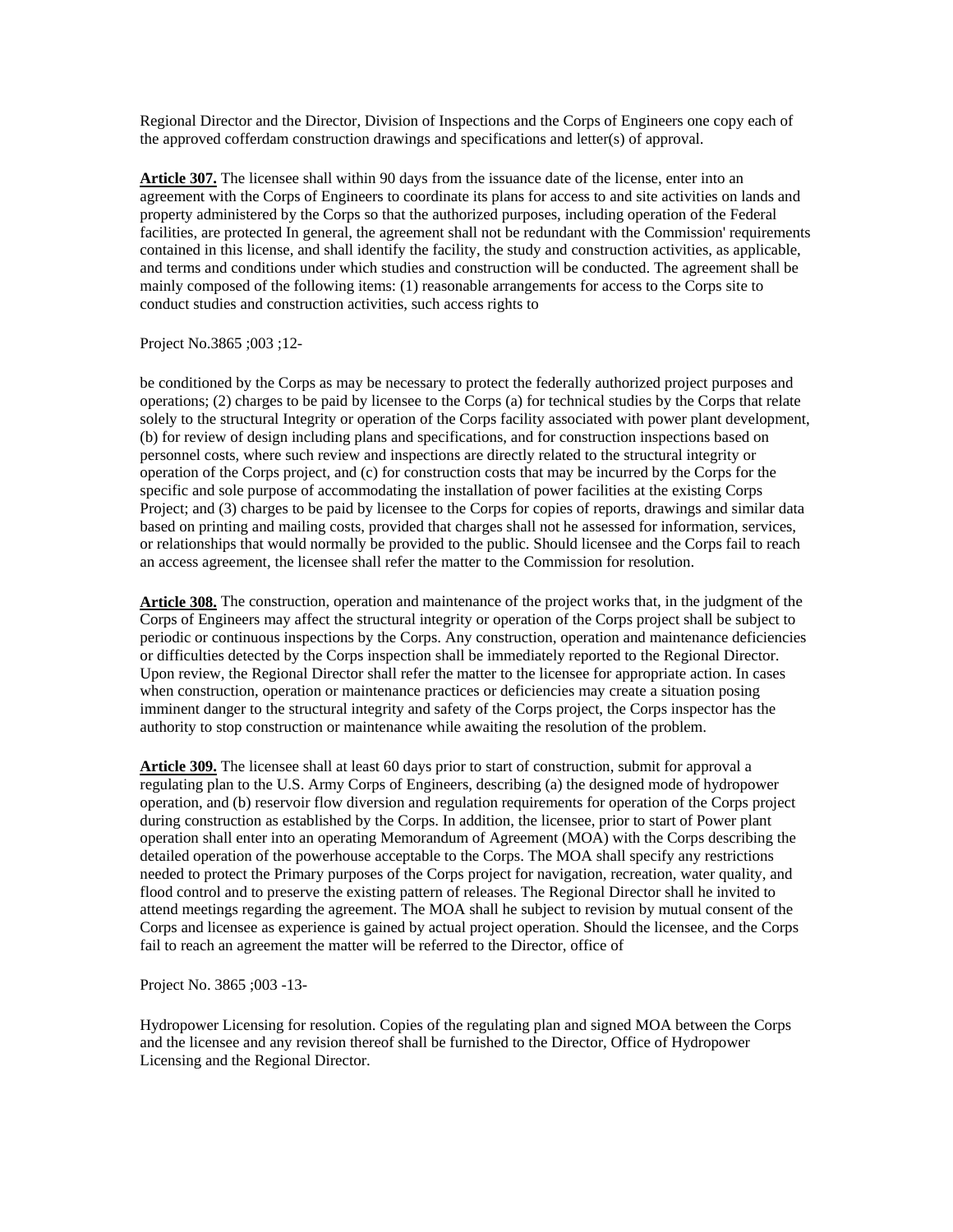**Article 310.** The licensee shall have no claim under this license against the United States arising from the effect of any changes made in the operation or reservoir levels of the Corps of Engineers' project.

**Article 311.** The licensee shall provide the Regional Director two copies of ail correspondence between the licensee and the U.S. Army Corps of Engineers. The Regional Director shall not authorize construction of any project work until the Corps of Engineers' written approval of construction plans and specifications has been received by the Regional Director.

**Article 401.** The licensee, after consultation with the Department of the Army, Fort Worth District Corps of Engineers, the U. S. Fish and wildlife Service, and the Texas Parks and Wildlife Department, shall file with the Commission, within 1 year from the date of issuance of this license, a comprehensive plan to control erosion and dust and to minimize the quantity of sediment or other potential water pollutants resulting from project construction, spoil ;disposal, and project operation. The plan also shall include: descriptions of control measures; descriptions of channel and river bank protection measures; topographic map locations of control and bank protection measures; an implementation schedule; monitoring and maintenance programs for project construction and operation; and provisions for periodic review of the plan and for making any necessary revisions to the Dian. The licensee shall include in the filing documentation of agency consultations with these agencies on the plan and copies of any agency comments or recommendations. If the licensee disagrees with any recommendations, the licensee shall provide a discussion of the reasons for disagreeing, based on actual ;site geological soil, and groundwater conditions. The Commission reserves the right to require changes to the plan. Unless the Director of the Office of Hydropower Licensing directs otherwise, the licensee may commence ground ;disturbing or spoil producing activities at the project 90 days after filing this plan.

**Article 402.** The licensee, in cooperation with the Department of the Army, Fort Worth District Corps of Engineers, the U.S. Fish and Wildlife Service, the Texas Department of Water Resources and the Texas Parks and Wildlife Department, shall develop a plan for continuous monitoring of dissolved oxygen (DO), temperature, and total dissolved gas at the Canyon Dam Project. Within 1 year from the date of issuance of this license, the licensee shall

Project No. 3865 ;003 ;14 ;

file the plan, and comments from the agencies consulted, with the Commission for approval. The plan shall include measures for rapidly altering project operation to maintain the state DO standard. These measures must ensure that downstream water temperatures are adequately maintained to support the existing coldwater fishery, and that total dissolved gas saturation levels ire maintained downstream of the project below 110 percent. The I Ian shall also include provisions for regularly submitting the results of the continuous monitoring of DO, temperature and total dissolved gas to the U.S. Fish and Wildlife Service and the Texas larks and Wildlife Department.

**Article 403.** The licensee, during modification of the outlet works shall discharge from the Canyon Dam Project a continuous minimum flow of 75 Cubic feet per second, as measured immediately downstream from the project dam, for the protection of fish and wildlife resources in the Guadalupe River. The 75 ;cfs minimum flow nay be temporarily modified if required by emergencies beyond the control of the licensee and for short periods upon mutual agreement between the Texas Department of Water Resources, the Texas Parks and Wildlife Department, and the U.S. Fish and Wildlife Service.

**Article 404.** The licensee shall, in cooperation with Department of Army, Fort Worth District Corps of Engineers, the Texas Department of Parks and Wildlife and the Texas Department of Water Resources prepare a construction schedule to minimize construction related impacts to water quality and fish and wildlife, within 1 year from the date of issuance of this license, the licensee shall file this schedule with the Director, Office of Hydropower Licensing along with comments from the above agencies on the adequacy of the schedule. The Director may require modification to the schedule.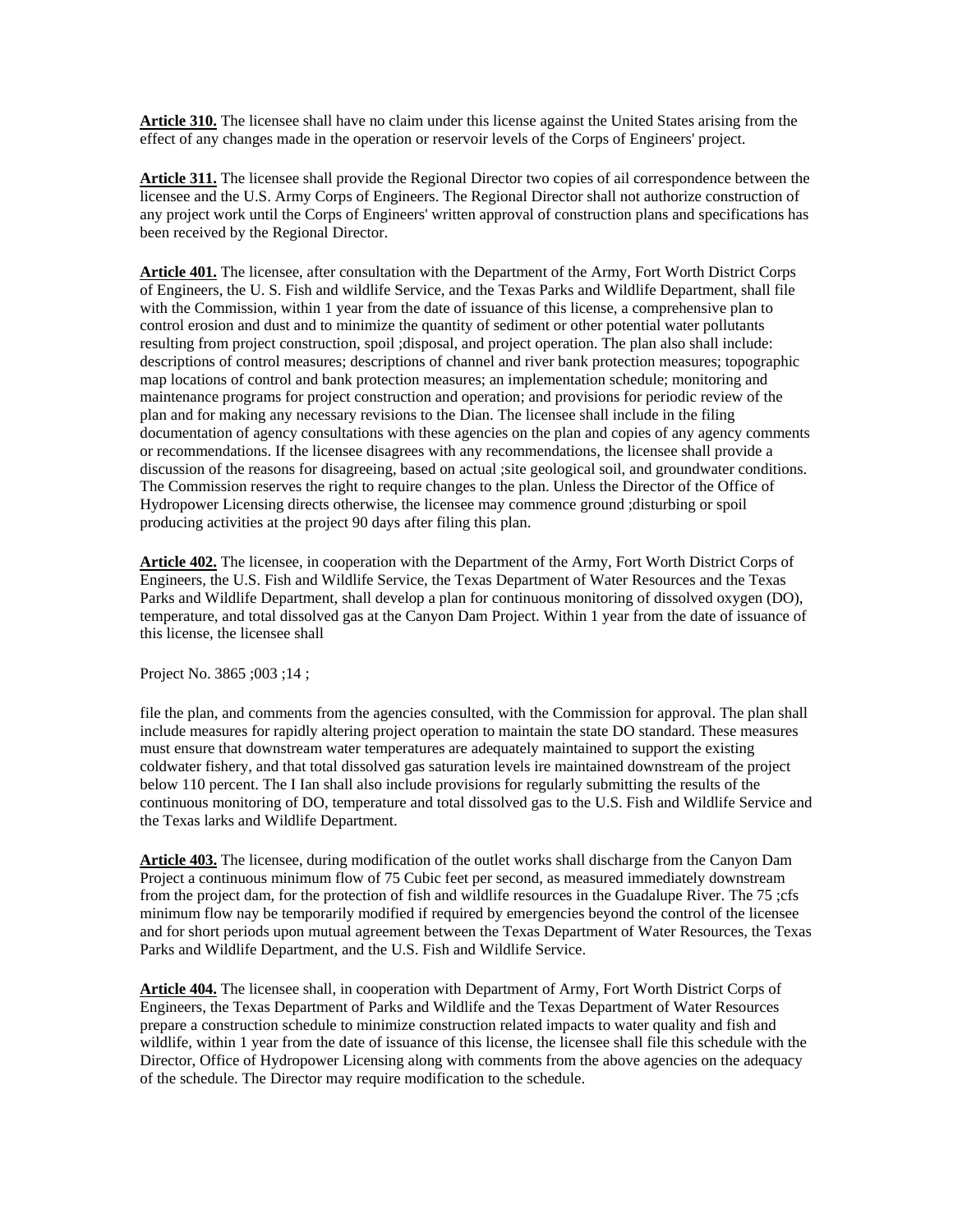**Article 405.** The licensee shall discharge from the Canyon Dam Project a continuous minimum flow of 90 cubic feet per second, as measured immediately downstream from the project powerhouse, to protect and to enhance fish and wildlife resources in the Guadalupe River. This flow may be temporarily modified if required by operating emergencies beyond the control of the licensee and for short periods upon mutual agreement among the licensee, the Texas Department of water Resources, the Texas Parks and Wildlife Department, and the U.S. Fish and Wildlife Service.

**[Amended January 28, 1988] Article 405**. The licensee shall discharge from the Canyon Dam Project a continuous minimum flow of 90 cubic feet per second, as measured immediately downstream from the project powerhouse to protect and to enhance fish and wildlife resources In the Guadalupe River. This flow may be temporarily modified if required by operating emergencies beyond the control of the licensee. The flow may also be reduced to not less than the Inflow to the reservoir during periods of drought. For the purposes of this article, a "drought" begins the day after any period of forty ;five consecutive days during which the inflow to Canyon Reservoir averages less than 90 (cfs), and shall continue until the reservoir level returns to 909 feet above mean sea level.

Additionally, at times other than during periods of drought when the inflow to the reservoir is greater than 90 cfs, the licensee shall, at a minimum, discharge from the project whichever is least (a) the inflow to the reservoir or (b) a continuous minimum flow in accordance with the following schedule:

Month Continuous minimum

Flow (cubic feet per second)

| January   | 100 |
|-----------|-----|
| February  | 120 |
| March     | 120 |
| April     | 120 |
| May       | 120 |
| June      | 100 |
| July      | 100 |
| August    | 100 |
| September | 100 |
| October   | 100 |
| November  | 100 |
| December  | 100 |

For the purposes of this article, inflows to the reservoir are as measured at the Spring Branch gauge and discharges are as measured immediately downstream from the project powerhouse. The flow from Canyon Dam also may be reduced temporarily:

(a) If required by operating emergencies and requirements beyond the control of the licensee not to exceed seven working days and

(b) for short periods upon mutual agreement among the licensee, the Texas Water Commission, the Texas Parks and Wildlife Department, and the U.S. Fish and wildlife Service.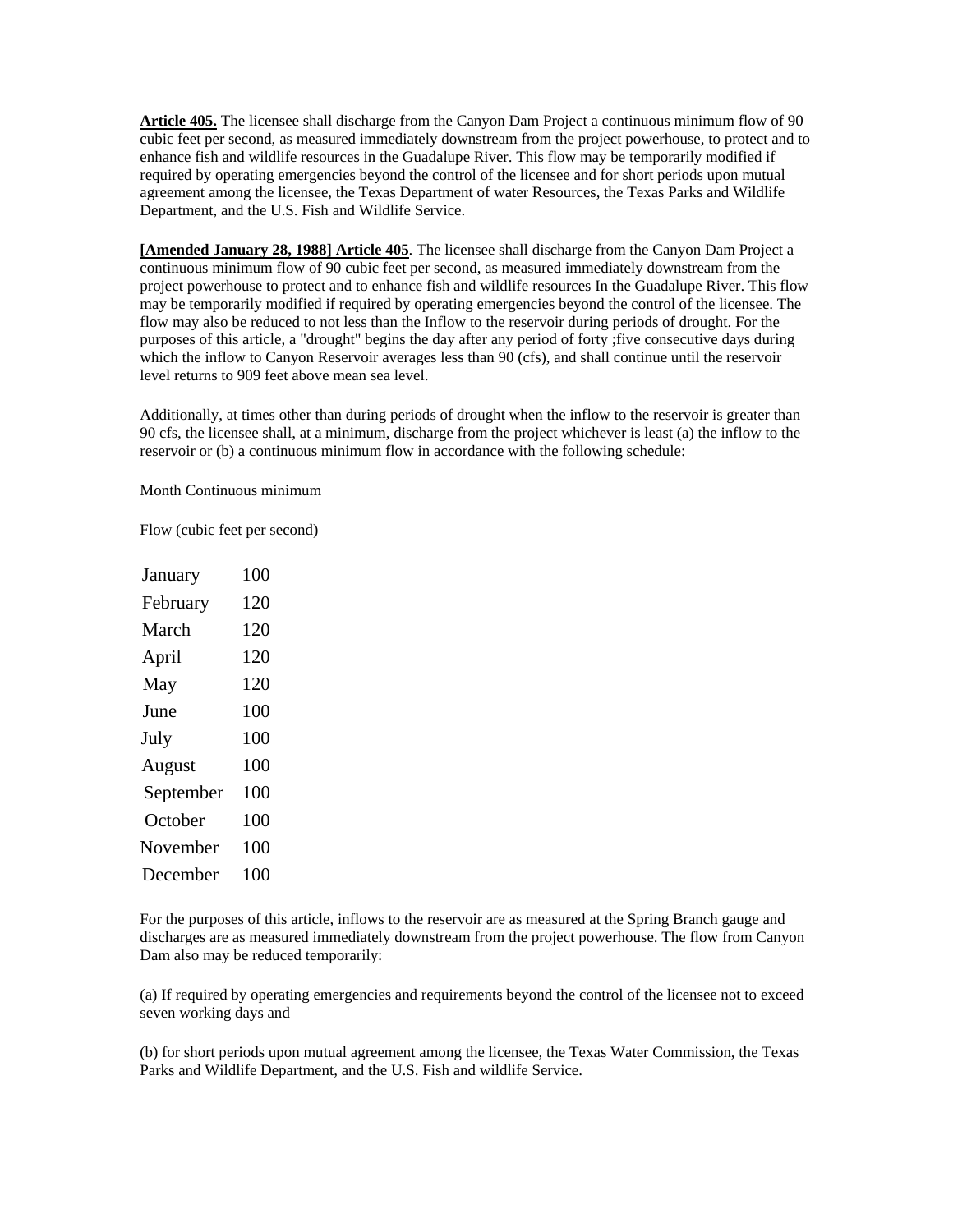**Article 406.** The licensee shall construct and operate streamflow gages in the Guadalupe River immediately below Canyon Dam in a manner to allow continuous monitoring of the Canyon Dam minimum flows required in articles 403 and 405. Further, licensee shall annually make available to the Texas Department of Water Resources, the Texas Parks and Wildlife Department and the Atlanta, Regional Director, the record of minimum flows obtained from these gages.

Project No. 3865 ;003 -15-

**Article 407.** The licensee, within 1 year from the date of this license, shall file for Commission approval a plan to minimize the disturbance of vegetation during project construction and operation. The plan shall include details of proposed methodologies for controlling vegetation and a map showing the specific areas for control.

**Article 408.** The licensee, after consultation with the U.S. Fish and Wildlife Service and the Texas Parks and Wildlife Department, and within 1 year from the date of this license, shall file for Commission approval a transmission line design plan, prepared in accordance with guidelines in the publication, Suggested Practices for Raptor Protection on Power Lines, Raptor Research Report No. 4, issued by the Raptor Research Foundation, Inc., in 1981. The plan shall include detailed design drawings of the transmission line, clearly showing phase spacing, configuration, and grounding practices, a construction schedule, and the consulted agencies' comments on the adequacy of the design plan. The licensee shall not conduct any ground disturbing activities until the plan is approved by the Commission.

**Article 409.** The licensee, before beginning any construction in the project area other than that specifically authorized in this license, shall consult the Texas State Historic Preservation Officer (SHPO) about the need for any cultural resource survey and salvage work. The licensee shall file with the Commission documentation of the nature and extent of consultation, including a cultural resources management plan and a schedule to conduct any necessary investigation, together with a copy of a letter from the SHPO ;accepting the plan, 6 months before undertaking any construction activity. Any plan and investigation shall he of sufficient scope to identify and to protect any sites eligible for inclusion in the National Register of Historic Places. The licensee shall make available funds in a reasonable amount for any required work. If the licensee discovers any previously unrecorded archeological or historic sites during the course of the construction or development of any project works or other facilities at the project, the licensee shall stop construction in the vicinity of the sites and shall consult a qualified archeologist and the SHPO concerning the eligibility of the sites for inclusion in the National Register and any measures needed to avoid the sites or to mitigate effects to the sites. If the licensee and the SHPO cannot agree on the amount of money to be expended on archeological or historical work related to the project, the Commission reserves the right to require the licensee, at its own expense, to conduct any necessary work.

**Article 410.** The licensee, after consultation with the Department of the Army, Fort Worth District Corps of Engineers, the National Park Service, and the Texas Parks and Wildlife Department, and before beginning project construction, shall designate an appropriate

Project No. 3865 ;003 -16-

alternative public access to the outlet works channel and fishing and canoe ;launching area for use during the construction period. Within 1 year from the date of issue of this license, and 6 months before starting project construction, the licensee shall file a plan describing the alternative public access and documentation consultation with these agencies.

**Article 411.** The licensee, after consultation with the Department of the Army, Fort Worth District Corps of Engineers, the National Park Service, and the Texas Parks and Wildlife Department, and before commencing project operation, shall provide for recreational development in the project vicinity that shall include but shall not be limited to a parking area, an improved access trail to the existing fishing platform, a second fishing platform, and retention of the unimproved road that is used for canoe launching and trout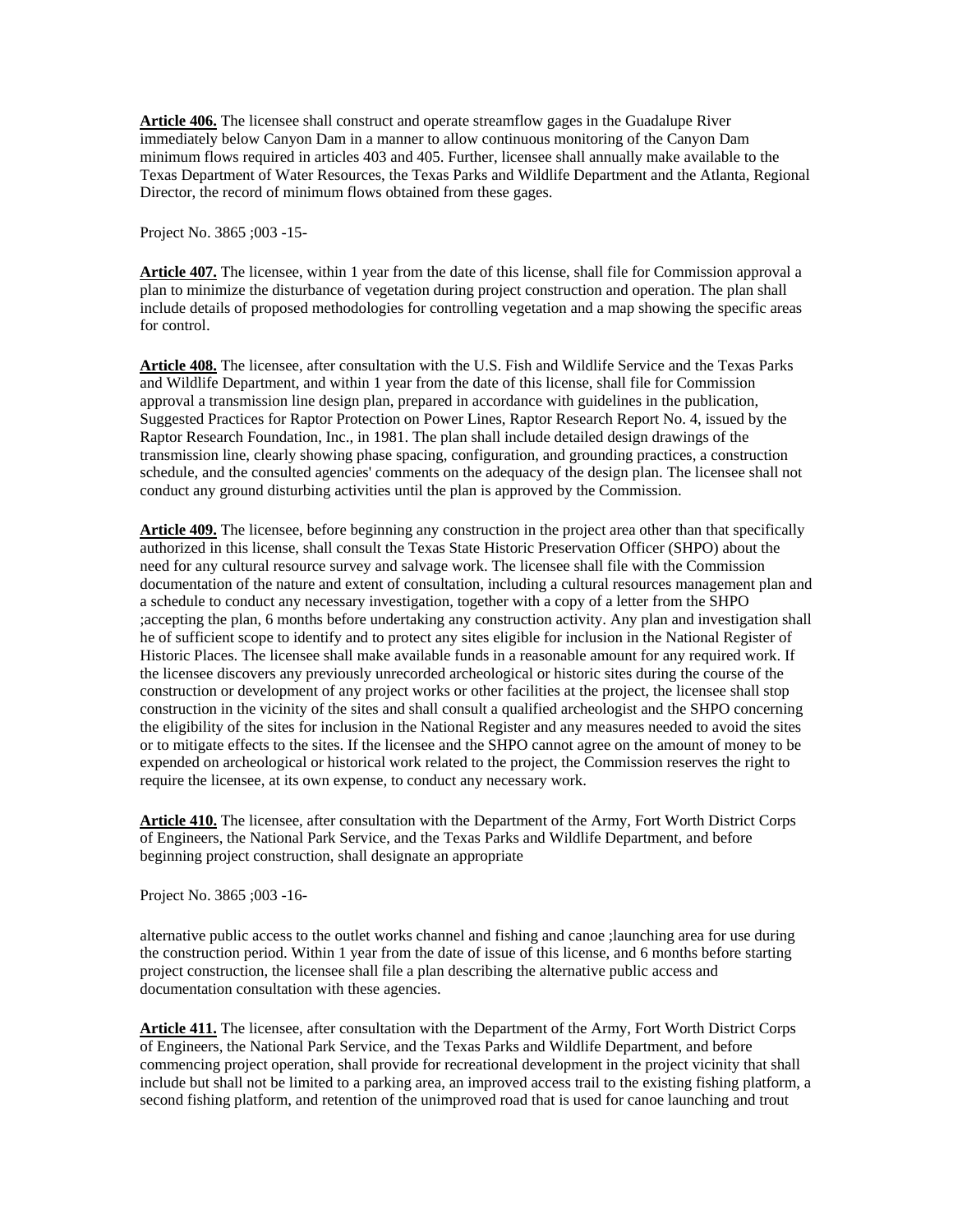stocking. Within 3 months after beginning project operation, the licensee shall file with the Commission as ;built drawings, showing the location and type of all recreational facilities at the project, and documentation of consultation with these agencies.

**Article 412.** The licensee, after consultation with the Texas Parks and Wildlife Department, and within 1 year from the date of this license, shall file a plan for providing the Texas Park and Wildlife Department each month with a projection of daily releases from Canyon Dam for the next month. Comments of the Texas Park and Wildlife Department shall be included when the plan is filed with the Commission.

**Article 413.** (a) In accordance with the provisions of this article, the licensee shall have the authority to grant permission for certain types of use and occupancy of project lands and waters and to convey certain interests in project lands and waters for certain other types of use and occupancy, without prior Commission approval. The licensee may exercise the authority only if the proposed use and occupancy is consistent with the purposes of protecting and enhancing the scenic, recreational, and other environmental values of the project. For those purposes, the licensee shall also have continuing responsibility to supervise and control the uses and occupancies for which it grants permission, and to monitor the use of, and ensure compliance with the covenants of the instrument of conveyance for, any interests that it has conveyed, under this article. If a permitted use and occupancy violates any condition of this article or any other condition imposed by the licensee for protection and enhancement of the project's scenic, recreational, or other environmental values, or if a covenant of a conveyance made under the authority of this article is violated, the licensee shall take any lawful action necessary to correct the violation. For a permitted use or occupancy, that action includes, if necessary, cancelling the permission to use and occupy the project lands and waters and requiring the removal of any non ;complying structures and facilities.

Project No. 3865 ;003 ;17 ;

(b) The types of use and occupancy of project lands And waters for which the licensee may grant permission without Commission approval are: (1) landscape plantings: (2) noncommercial piers, landings, boat docks, or similar structures and facilities that can accommodate no more than 10 water craft at a time and where said facility is intended to serve single family type dwellings; and (3) embankments, bulkheads, retaining walls, or similar structures for erosion control to protect the existing shoreline. To the extent feasible and desirable to protect and enhance the project's scenic, recreational, and other environmental values, the licensee shall require multiple use and occupancy of facilities for access to project lands or waters. The licensee shall also ensure, to the satisfaction of the Commission's authorized representative, that the uses and occupancies for which it grants permission are maintained in good repair and comply with applicable state and local health and safety requirements. Before granting permission for construction of bulkheads or retaining walls, the licensee shall: (1) inspect the site of the proposed construction, (2) consider whether the planting of vegetation or the use of riprap would be adequate to control erosion at the site, and (3) determine that the proposed construction is needed and would not change the basic contour of the reservoir shoreline. To implement this paragraph (b), the licensee may, among other things, establish a program for issuing permits for the specified types of use and occupancy of project lands and waters, which may be subject to the payment of a reasonable fee to cover the licensee's costs of administering the permit program. The Commission reserves the right to require the licensee to file a description of its standards, guidelines, and procedures for implementing this paragraph (b) and to require modification of those standards, guidelines, or procedures.

(c) The licensee may convey easements or rights ;of ;way across, or leases of, project lands for: (1) replacement, expansion, realignment, or maintenance of bridges and roads for which all necessary state and federal approvals have been obtained; (2) storm drains and water mains; (3) sewers that do not discharge into project waters; (4) minor access roads; (5) telephone, gas, and electric utility distribution lines; (6) non ;project overhead electric transmission lines that do not require erection of support structures within the project boundary; (7) submarine, overhead, or underground major telephone distribution cables or major electric distribution lines (69 ;kv or less); and (8) water intake or pumping facilities that do not extract more than one million gallons per day from a project reservoir. No later than January 31 of each year, the licensee shall file three copies of a report briefly describing for each conveyance made under this paragraph